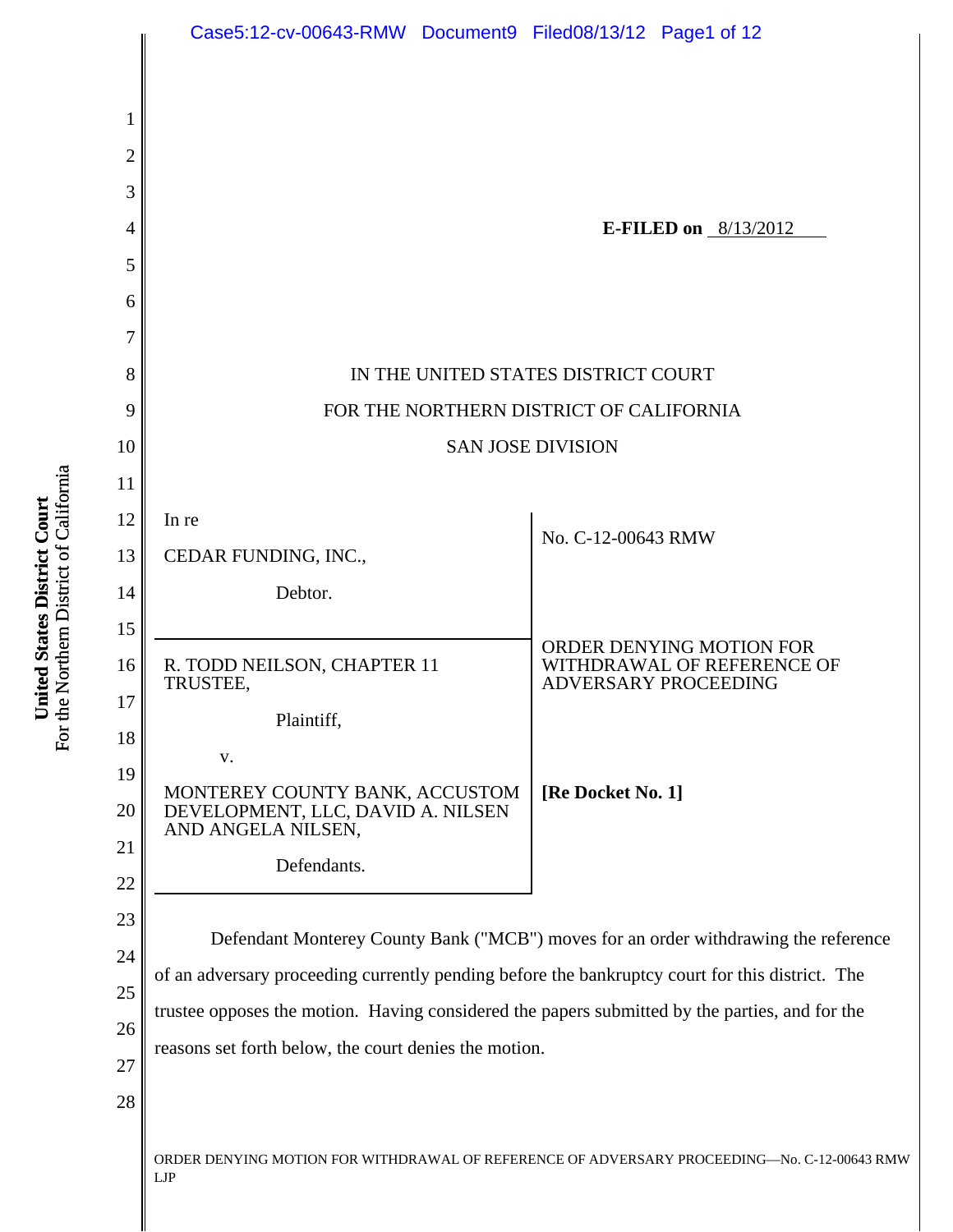#### **I. BACKGROUND**

6 This is an adversary proceeding brought by the Chapter 11 trustee for Cedar Funding, Inc. ("CFI") against MCB and others concerning real property located in Pebble Beach, California (the "Property"). The trustee seeks quiet title and declaratory relief establishing that "the interests in the Property of MCB, Accustom, Nilsen and those persons claiming through any of them, are subordinate to the interests of Plaintiff." Dkt. No. 4, Exh. 2 at 5-6.<sup>1</sup>

7

1

2

3

4

5

## **A. Factual Background**

8 9 10 11 12 13 14 15 16 17 18 19 20 21 22 23 The relevant factual allegations have been ably summarized by the bankruptcy court after its review of multiple filings by the parties. Dkt. No. 4, Exh. 7 ("December 19, 2011 Order") at 2-4.<sup>2</sup> In short, the dispute concerns multiple loans that were secured by deeds of trust or liens against the Property. Initially, David A. Nilsen made a loan of \$400,000 to Thomas P. Harrow secured by a deed of trust recorded in June 2001 ("First Deed of Trust"). Nilsen made an additional loan of \$650,000 secured by a deed of trust recorded in December 2001 ("Second Deed of Trust"). In 2002, Nilsen sold fractionalized interests in the Second Deed of Trust to various third-parties, and the assignments were duly recorded. Thereafter, Harrow executed a grant deed conveying all his right, title, and interest in the Property to Accustom Development, LLC ("Accustom"). Between 2005 and 2007, CFI advanced an additional \$2.6 million to Accustom allegedly secured by the Second Deed of Trust. CFI obtained most of these funds from investors, who purportedly were sold fractionalized interests in the loans. Then, in December 2007, Accustom sought to refinance the Property by borrowing \$1.855 million from MCB. The MCB loan was secured by a new first deed of trust against the Property. MCB fully funded the escrow in January 2008, and the funds were made payable to or deposited in accounts controlled by Nilsen. The First Deed of Trust was reconveyed in May 2008, but the Second Deed of Trust was never reconveyed.

- 24
- 25

<sup>26</sup> 27 1 The court grants MCB's request for judicial notice of certain documents filed before the bankruptcy court. *See Reyn's Pasta Bella, LLC v. Visa USA, Inc.*, 442 F.3d 741, 746 n.6 (9th Cir.

<sup>2006) (&</sup>quot;We may take judicial notice of court filings and other matters of public record.").

<sup>28</sup> 2 The bankruptcy court emphasized that it was not making any findings of fact but simply attempting to describe the claims presented. *Id.* at 2 n.2.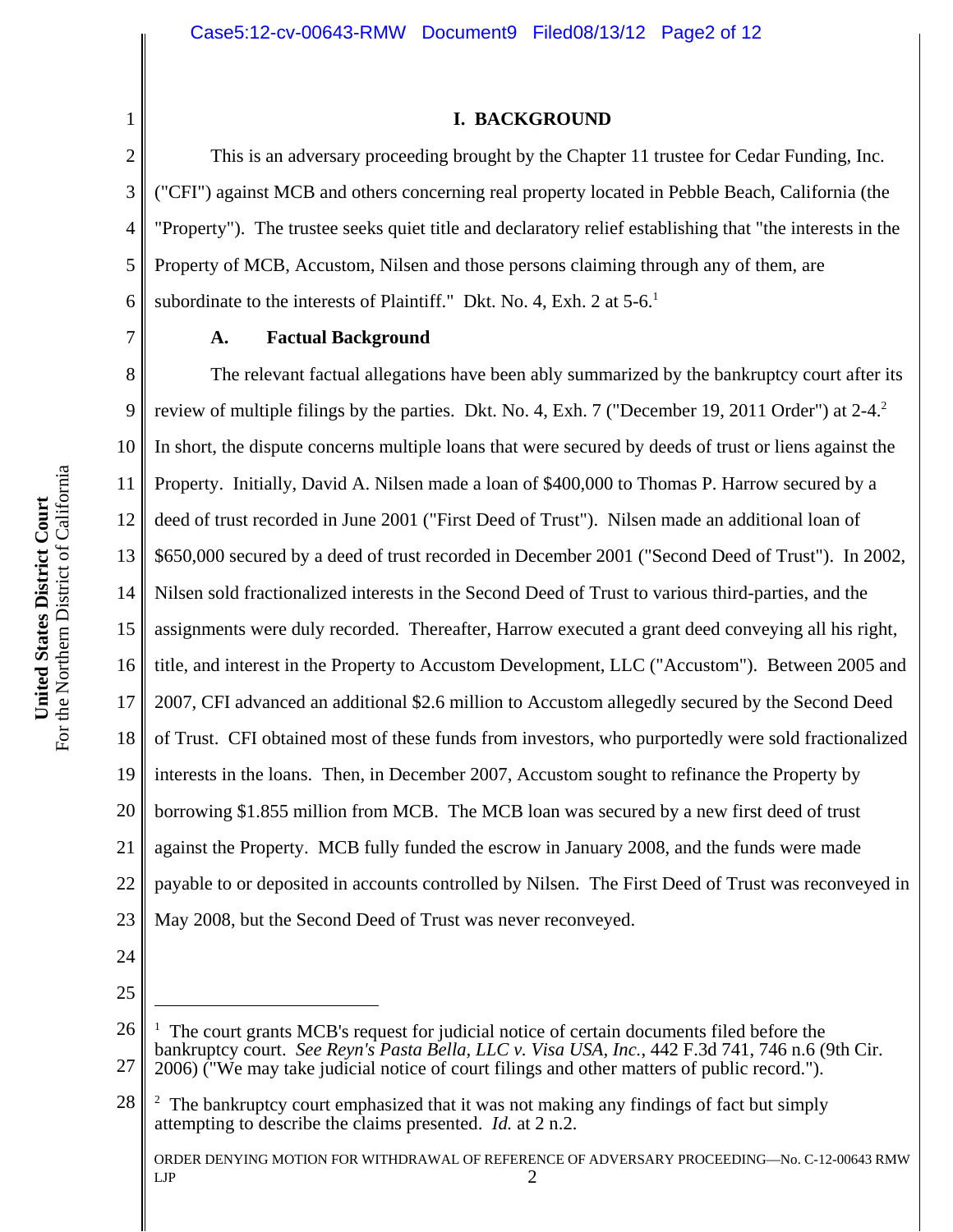1 2 3 The trustee contends that MCB had actual or presumed notice of all the liens against the Property and therefore the Second Deed of Trust – and the bankruptcy estate's interest in that lien – is senior to MCB's deed of trust against the Property.

#### **B. Procedural History**

The trustee commenced this adversary proceeding against MCB on October 20, 2008. Discovery is complete, and trial was set to begin in November 2011. However, on June 23, 2011, the Supreme Court issued its decision in *Stern v. Marshall*, 131 S.Ct. 2594 (2011). MCB argued that *Stern* put the bankruptcy court's jurisdiction in question. The bankruptcy court rejected these arguments and declined to dismiss the adversary proceeding. *See* December 19, 2011 Order.

10 11 12 13 14 15 16 17 18 19 20 21 22 23 24 25 26 27 In denying MCB's motion to dismiss, the bankruptcy court construed the trustee's claims as "a request to determine what interest the bankruptcy estate has in the Property" and concluded that the claims are core matters under 28 U.S.C. § 157(b)(2)(O). *Id.* at 4-5. The court then discussed *Stern v. Marshall*, noting that its actual holding "is quite limited" but "[t]he majority opinion's broad language . . . gives this court serious pause." *See id.* at 6-9. Ultimately, the court concluded that *Stern v. Marshall* did not deprive it of constitutional authority to enter a final judgment in this adversary proceeding because the trustee's claims "are not counter-claims filed against a creditor who filed a claim in this bankruptcy case, but instead are claims seeking a determination of what is property of the bankruptcy estate." *Id.* at 7. The court reasoned that "a bankruptcy court's determination of what is property of the bankruptcy estate is at the heart of the Bankruptcy Code," and "the concept of property of the bankruptcy estate is a fundamental creation of the Bankruptcy Code." *Id.* If a bankruptcy court could not determine what is the property of a bankruptcy estate, "its authority would be so fractured as to almost render the reorganization process too unwieldy to pursue in an Article I court," and such a result would be inconsistent with the Supreme Court's statement that *Stern v. Marshall* would not meaningfully change the division of labor in the current bankruptcy statute. *Id.* at 8. In addition, the court found, determining what is property of the bankruptcy estate stems from the bankruptcy itself, and therefore satisfies the test articulated in *Stern*. *Id.*

28

ORDER DENYING MOTION FOR WITHDRAWAL OF REFERENCE OF ADVERSARY PROCEEDING—No. C-12-00643 RMW  $LIP$  3

4

5

6

7

8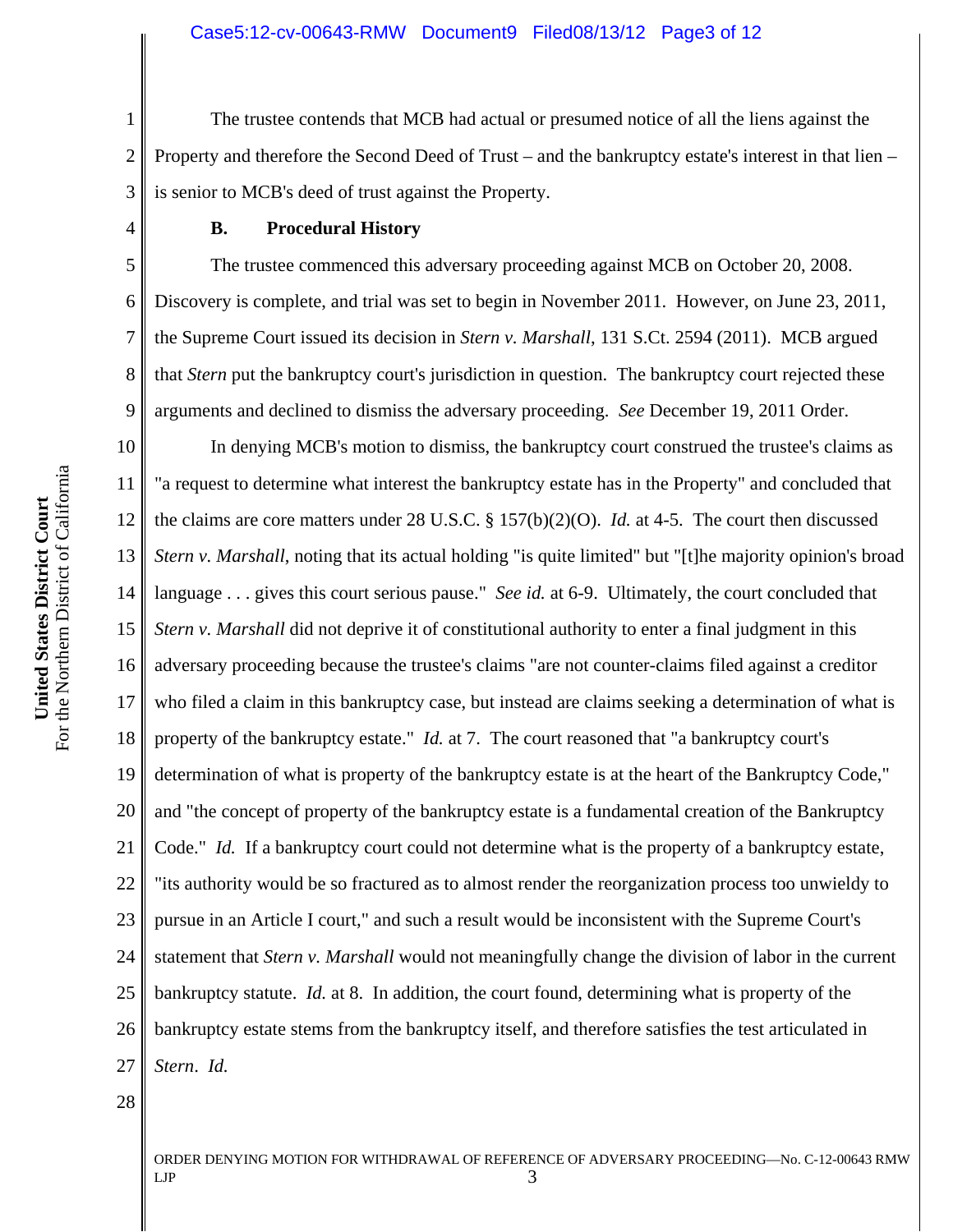In the alternative, the bankruptcy court concluded that *Stern* did not preclude it from trying

2 3 4 5 6 7 the trustee's claims and submitting proposed findings of fact and conclusions of law to the district court. *Id.* at 9. It concluded: "Simply put, this court intends to try this adversary proceeding." *Id.* at 10. After the bankruptcy court issued its order, MCB filed the present motion for an order withdrawing the reference. **II. ANALYSIS**

#### **A. Legal Standards**

#### **1. Referral and Withdrawal of Reference**

9 10 11 12 13 14 15 16 28 U.S.C. § 157(a) permits district courts to refer "any or all cases under title 11 and any or all proceedings arising under title 11 or arising in or related to a case under title 11" to the bankruptcy judges for the district. *See also* General Order No. 24. When a case or proceeding is referred to the bankruptcy judges, the district court may withdraw the reference "on its own motion or on timely motion of any party, for cause shown." 28 U.S.C. § 157(d). "In determining whether cause exists, a district court should consider the efficient use of judicial resources, delay and costs to the parties, uniformity of bankruptcy administration, the prevention of forum shopping, and other related factors." *Sec. Farms v. Int'l Brotherhood of Teamsters*, 124 F.3d 999, 1008 (9th Cir. 1997).

# **2. The Bankruptcy Court's Authority**

18 19 20 21 22 23 24 25 26 27 28 28 U.S.C. § 157(b)(1) provides that "[b]ankruptcy judges may hear and determine all cases under title 11 and all core proceedings arising under title 11, or arising in a case under title 11, referred under subsection (a) of this section, and may enter appropriate orders and judgments . . . ." § 157(b)(2) lists non-exclusive categories of matters that are considered "core proceedings," including "(A) matters concerning the administration of the estate," "(C) counterclaims by the estate against persons filing claims against the estate," "(H) proceedings to determine, avoid, or recover fraudulent conveyances," and "(O) other proceedings affecting the liquidation of the assets of the estate or the adjustment of the debtor-creditor or the equity security holder relationship." Under  $\S 157(c)(1)$ , bankruptcy judges may also "hear a proceeding that is not a core proceeding but that is otherwise related to a case under title 11." In such a proceeding, the bankruptcy judge shall submit proposed findings of fact and conclusions of law to the district court, and any final order or judgment shall be

ORDER DENYING MOTION FOR WITHDRAWAL OF REFERENCE OF ADVERSARY PROCEEDING—No. C-12-00643 RMW  $LIP$  4

1

8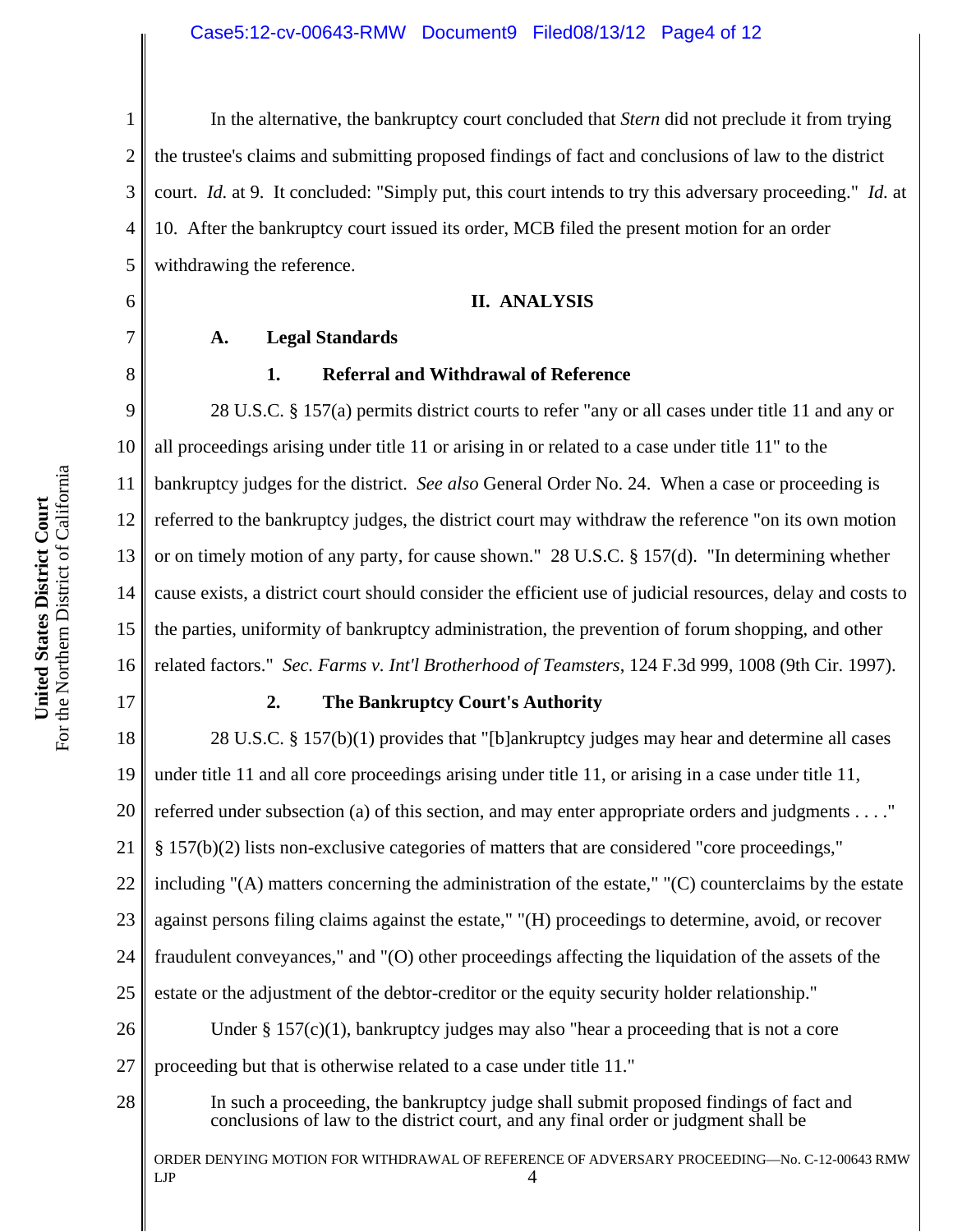# Case5:12-cv-00643-RMW Document9 Filed08/13/12 Page5 of 12

entered by the district judge after considering the bankruptcy judge's proposed findings and conclusions and after reviewing de novo those matters to which any party has timely and specifically objected.

3 28 U.S.C. § 157(c)(1).

| 4              | In its recent decision of Stern v. Marshall, 131 S.Ct. 2594 (2011), the Supreme Court held                                                                                                                                                                                                                                                                                                                                                          |
|----------------|-----------------------------------------------------------------------------------------------------------------------------------------------------------------------------------------------------------------------------------------------------------------------------------------------------------------------------------------------------------------------------------------------------------------------------------------------------|
| 5              | that, even when a proceeding falls within the statutory definition of "core," it may be                                                                                                                                                                                                                                                                                                                                                             |
| 6              | unconstitutional under Article III for a bankruptcy judge to enter final judgment. The Court relied in                                                                                                                                                                                                                                                                                                                                              |
| $\tau$         | part on its earlier decision in <i>Granfinanciera</i> , S.A. v. <i>Nordberg</i> , 492 U.S. 33 (1989), which held that                                                                                                                                                                                                                                                                                                                               |
| 8              | a noncreditor has a right to a jury trial when sued by a bankruptcy trustee for fraudulent conveyance.                                                                                                                                                                                                                                                                                                                                              |
| 9              | In <i>Granfinanciera</i> , the Court found that fraudulent conveyance actions "are quintessentially suits at                                                                                                                                                                                                                                                                                                                                        |
| 10             | common law that more nearly resemble state-law contract claims brought by a bankrupt corporation                                                                                                                                                                                                                                                                                                                                                    |
| 11             | to augment the bankruptcy estate than they do creditors' hierarchically ordered claims to a pro rata                                                                                                                                                                                                                                                                                                                                                |
| 12             | share of the bankruptcy res." 492 U.S. at 54-55. Similarly, the counterclaim at issue in Stern was                                                                                                                                                                                                                                                                                                                                                  |
| 13             | "in no way derived from or dependent upon bankruptcy law; it is a state tort action that exists                                                                                                                                                                                                                                                                                                                                                     |
| 14             | without regard to any bankruptcy proceeding." 131 S.Ct. at 2618. The Stern Court stated:                                                                                                                                                                                                                                                                                                                                                            |
| 15<br>16<br>17 | <i>Granfinanciera's</i> distinction between actions that seek "to augment the bankruptcy<br>estate" and those that seek "a pro rata share of the bankruptcy res," [492 U.S. at 56],<br>reaffirms that Congress may not bypass Article III simply because a proceeding may<br>have some bearing on a bankruptcy case; the question is whether the action at issue<br>stems from the bankruptcy itself or would necessarily be resolved in the claims |
| 18             | allowance process.                                                                                                                                                                                                                                                                                                                                                                                                                                  |
| 19             | Stern, 131 S.Ct. at 2618.                                                                                                                                                                                                                                                                                                                                                                                                                           |
| 20             | The Court in <i>Stern</i> also addressed the practical argument "that restrictions on a bankruptcy                                                                                                                                                                                                                                                                                                                                                  |
| 21             | court's ability to hear and finally resolve compulsory counterclaims will create significant delays and                                                                                                                                                                                                                                                                                                                                             |
| 22             | impose additional costs on the bankruptcy process." <i>Id.</i> at 2619. The Court observed that the                                                                                                                                                                                                                                                                                                                                                 |
| 23             | statutory framework already contemplated that the bankruptcy judges would abstain from hearing                                                                                                                                                                                                                                                                                                                                                      |
| 24             | certain claims, including core matters, and provided for <i>de novo</i> district court review of matters that                                                                                                                                                                                                                                                                                                                                       |
| 25             | are "related to" the bankruptcy proceedings. <i>Id.</i> at 2619-20. The Court noted that                                                                                                                                                                                                                                                                                                                                                            |
| 26             | [Appellee] has not argued that the bankruptcy courts "are barred from 'hearing' all<br>counterclaims" or proposing findings of fact and conclusions of law on those matters,<br>but rather that it must be the district court that "finally decide[s]" them. We do not                                                                                                                                                                              |
| 27<br>28       | think the removal of counterclaims such as Vickie's from core bankruptcy jurisdiction<br>meaningfully changes the division of labor in the current statute; we agree with the<br>United States that the question presented here is a "narrow" one.                                                                                                                                                                                                  |

ORDER DENYING MOTION FOR WITHDRAWAL OF REFERENCE OF ADVERSARY PROCEEDING—No. C-12-00643 RMW  $LIP$  5

1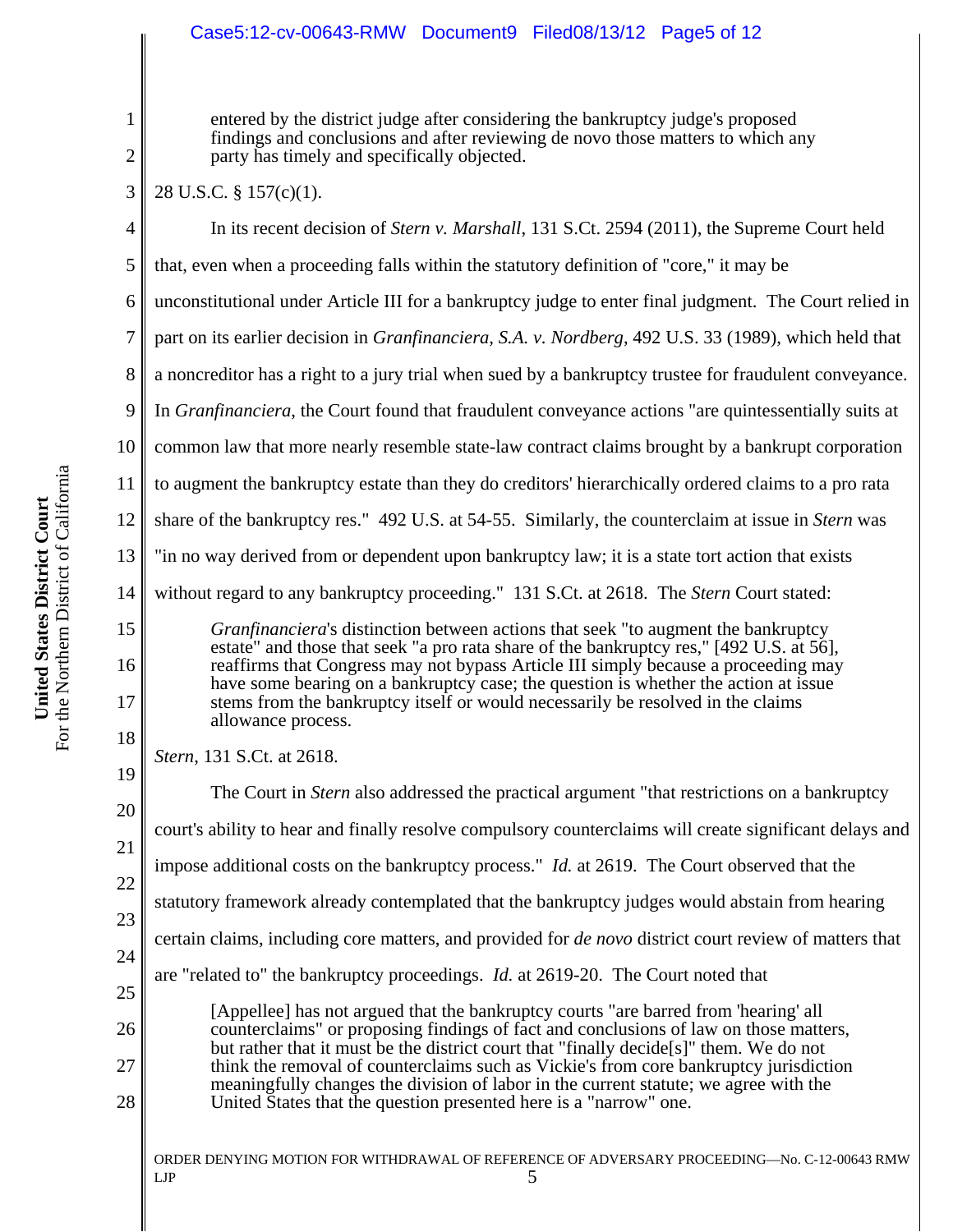may be vested only in courts whose judges enjoy the protections set forth in that Article. We conclude today that Congress, in one isolated respect, exceeded that limitation in the Bankruptcy Act of 1984. The Bankruptcy Court below lacked the constitutional authority to enter a final judgment on a state law counterclaim that is not resolved in the process of ruling on a creditor's proof of claim.

In light of the Supreme Court's decision, the Ninth Circuit is currently considering the

following questions:

Does *Stern v. Marshall*, 131 S. Ct. 2594, 180 L. Ed. 2d 475 (2011), prohibit bankruptcy courts from entering a final, binding judgment on an action to avoid a fraudulent conveyance? If so, may the bankruptcy court hear the proceeding and submit a report and recommendation to a federal district court in lieu of entering a final judgment?

*Executive Benefits Ins. Agency v. Arkison (In re Bellingham Ins. Agency, Inc.)*, 661 F.3d 476 (9th

Cir. 2011) (order inviting supplemental briefs by amicus curiae).

13 14

15

16

17

18

19

20

21

22

23

24

25

1

2

3

4

5

*Id.*

6

7

8

9

10

11

12

**B. Whether the Bankruptcy Court May Constitutionally Decide This Proceeding**

As an initial matter, the court assumes that this adversary proceeding constitutes a "core" matter under § 157(b)(2), as the bankruptcy court has found, December 19, 2011 Order at 4-5. MCB asserts in certain parts of its motion that plaintiff's claims are non-core but presents no supporting argument. Moreover, as plaintiff points out, the bankruptcy court has authority under  $\S 157(c)(1)$  to hear non-core proceedings and submit proposed findings and conclusions to the district court, and *Stern* does nothing to undermine that authority. Thus, if MCB were seeking withdrawal of reference of a non-core proceeding, it could have made a motion at the start of the adversary proceeding. *See* 28 U.S.C. § 157(d) (providing for withdrawal "on timely motion of any party"). MCB's only argument for why its motion is timely at this stage is the recency of the *Stern* decision. Thus, the court proceeds directly to the issue of *Stern*'s impact on the bankruptcy judge's authority to hear and determine statutorily core matters.

26 27

28

ORDER DENYING MOTION FOR WITHDRAWAL OF REFERENCE OF ADVERSARY PROCEEDING—No. C-12-00643 RMW  $LIP$  6 *Stern* has prompted many decisions by lower courts exploring the scope of bankruptcy courts' authority to enter final judgment in core proceedings. Most courts have read *Stern* narrowly, based on its own language that it is a narrow decision and on its holding that Congress exceeded Article III's limitations "in one isolated respect." *See, e.g.*, *Deitz v. Ford (In re Deitz*), 2012 Bankr.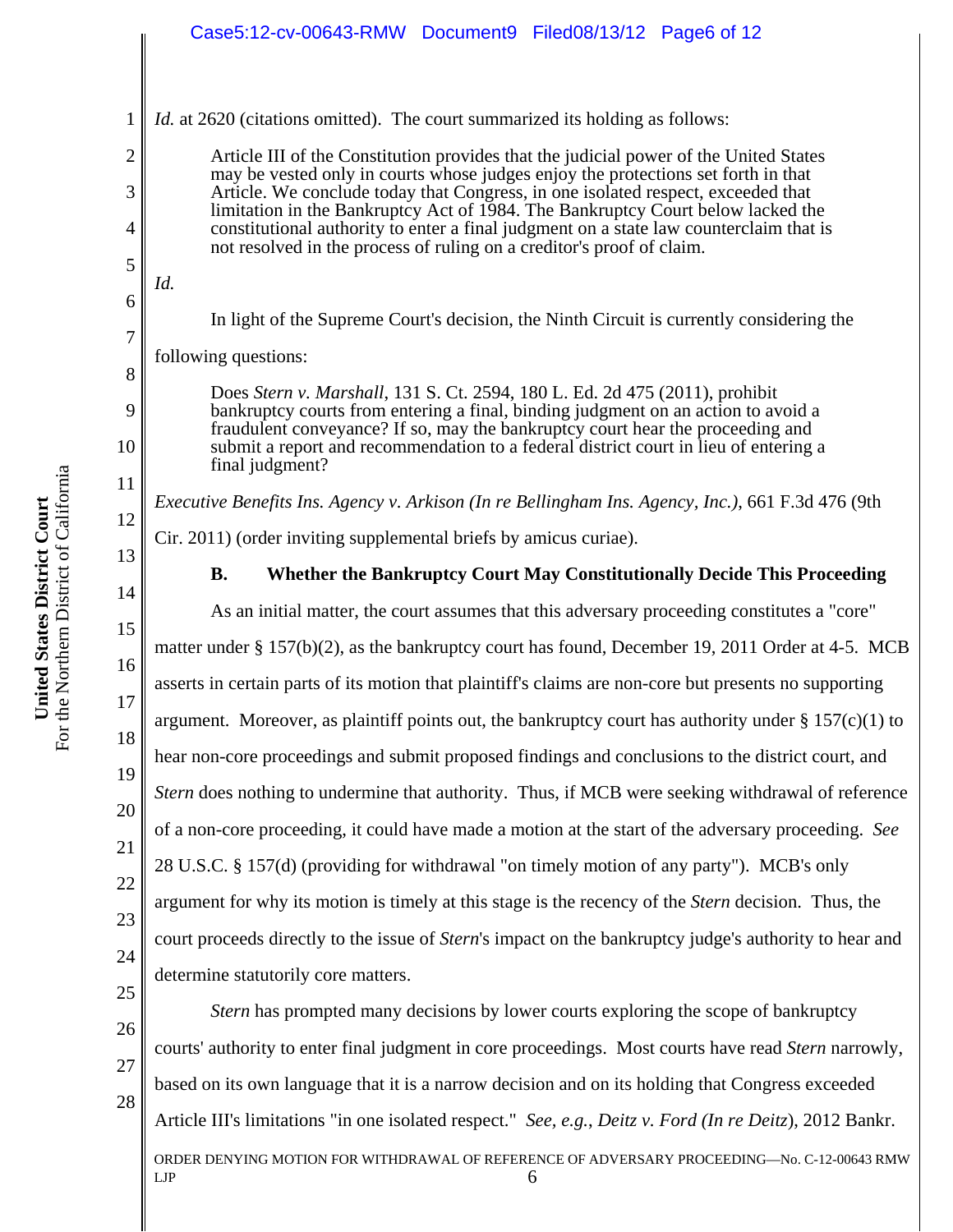1 2 3 4 5 6 7 8 9 LEXIS 1968 at \*12-15 (B.A.P. 9th Cir. 2012). Those courts reading *Stern* more broadly have generally been concerned with fraudulent conveyance actions, which perhaps follows naturally from *Stern*'s language, borrowed from *Granfinanciera*, about "augmenting" the bankruptcy estate at the expense of third parties. *See id.* at \*15-16 (collecting cases). Even there, a split of authority exists, with some courts concluding that fraudulent conveyance actions may still be determined by bankruptcy courts. *See, e.g.*, *In re Safety Harbor Resort & Spa*, 456 B.R. 703, 716-17 (Bankr. M.D. Fla. 2011) (finding the *Stern* Court's reliance on *Granfinanciera* did not actually limit bankruptcy courts' jurisdiction to resolve categories of core proceedings not at issue in *Stern*, including fraudulent conveyance or preference actions).

10 11 12 13 14 15 16 17 18 19 20 21 22 23 24 25 26 MCB argues that this proceeding, like a fraudulent conveyance action, is an effort to augment the estate. However, the bankruptcy judge concluded that the claims are better characterized as a request to determine what is property of the bankruptcy estate, which is an issue that stems from the bankruptcy itself.<sup>3</sup> Other courts agree that bankruptcy courts have authority to determine what is and is not property of the bankruptcy estate in the wake of *Stern*. *See BankUnited Fin. Corp. v. FDIC (In re BankUnited Fin. Corp.)*, 462 B.R. 885, 893-94 (Bankr. S.D. Fla. 2011); *Burns v. Dennis (In re Se. Materials, Inc.)*, 2012 Bankr. LEXIS 1283 at \*37-39 (Bankr. M.D.N.C. 2012). MCB argues that the trustee is making an unwarranted assumption that the property is already part of the estate, and if the status of the property were truly undisputed, this would be styled as a turnover action. However, courts have exercised authority in declaratory actions to determine whether property belongs to a bankrupt's estate. *See BankUnited*, 462 B.R. at 895-901 (concluding tax refunds are property of the bankrupt holding company under a tax allocation agreement); *cf. Burns*, 2012 Bankr. LEXIS 1283 at \*37-38 (finding it undisputed that the court has authority to determine what is property of the bankruptcy estate but noting "these claims seek more than a declaratory judgment about property of these [sic] estate"). The issue of the bankruptcy court's jurisdiction here appears to turn in part on how the trustee's claim is characterized. MCB essentially argues that it is an unrelated third party, who never

27

<sup>28</sup> <sup>3</sup> MCB asserts that the bankruptcy judge "acknowledged the difficulties in reconciling the differing analyses by various courts," Motion at 11:6-7, but MCB appears to have cited or attached the wrong exhibit, and the court was unable to find the reference.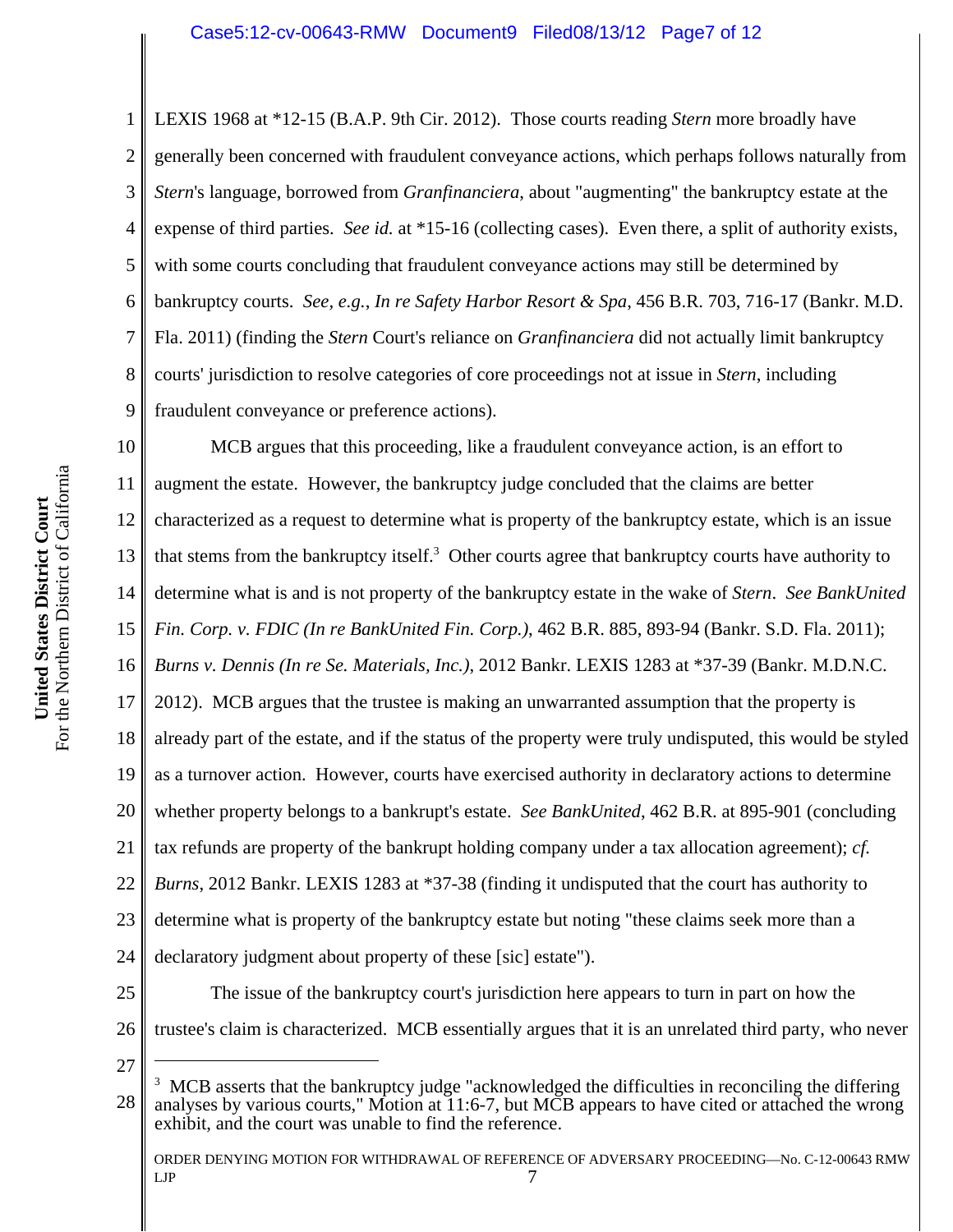#### Case5:12-cv-00643-RMW Document9 Filed08/13/12 Page8 of 12

1 2 3 4 5 6 7 8 9 10 11 12 13 filed a claim in the main bankruptcy proceeding, who is being drawn into litigation by the trustee's effort to reach out and "augment" the bankruptcy estate. On the other hand, the bankruptcy judge found that the trustee simply wanted a declaration of what is property of the estate. Unlike a fraudulent conveyance action, the interests at issue here were not all clearly conveyed to MCB. In fact, MCB apparently admits that the Second Deed of Trust was not reconveyed and instead is contending that no funds are still owing that could be collected on the Second Deed of Trust and, under Cal. Civ. Code § 2943, "a trust deed must be reconveyed when the debt it secures is paid." Dkt. No. 1-1 at 4:21-5:4. Although to go too far in adopting either party's characterization of the claims would seem to amount to pre-judging the merits, the court finds that this case is sufficiently unlike a fraudulent conveyance action that *Stern* does not clearly bar the bankruptcy court's jurisdiction. In light of the bankruptcy judge's understanding of what the claims entail, and the cases confirming a bankruptcy court's ability to determine what is property of the estate, the court finds that the bankruptcy judge may constitutionally hear and determine this adversary proceeding.

14

## **C. Whether to Withdraw the Reference**

15 16 17 MCB does not argue that the reference should be withdrawn if, even after *Stern*, the bankruptcy judge has full authority to hear and determine this proceeding. The court also does not find any reason that the reference should be withdrawn in light of its conclusion above.

18 19 20 21 Furthermore, even if *Stern* prohibits the bankruptcy judge from entering final judgment, the court finds that the multi-factor analysis for permissive withdrawal favors leaving this proceeding with the bankruptcy judge for trial. In this, the court finds *Heller Ehrman, LLP v. Arnold & Porter, LLP (In re Heller Ehrman, LLP)*, 464 B.R. 348 (N.D. Cal. 2011), to be instructive.

22 23 24 25 26 27 28 Examining the *Security Farms* factors, this court first notes that this proceeding is but one in a large, complex bankruptcy. The bankruptcy judge is familiar not only with the facts and issues in this proceeding but also with the context of this proceeding within CFI's pre-bankruptcy operations and the bankruptcy proceedings as a whole; on the other hand, this court would need to learn all the facts and issues anew. *See Heller Ehrman*, 464 B.R. at 358-59 (finding judicial efficiency is not served by withdrawing the reference "where the bankruptcy judge has a high level of familiarity with the action as [a] whole, has already presided over motions and the resolution of many of the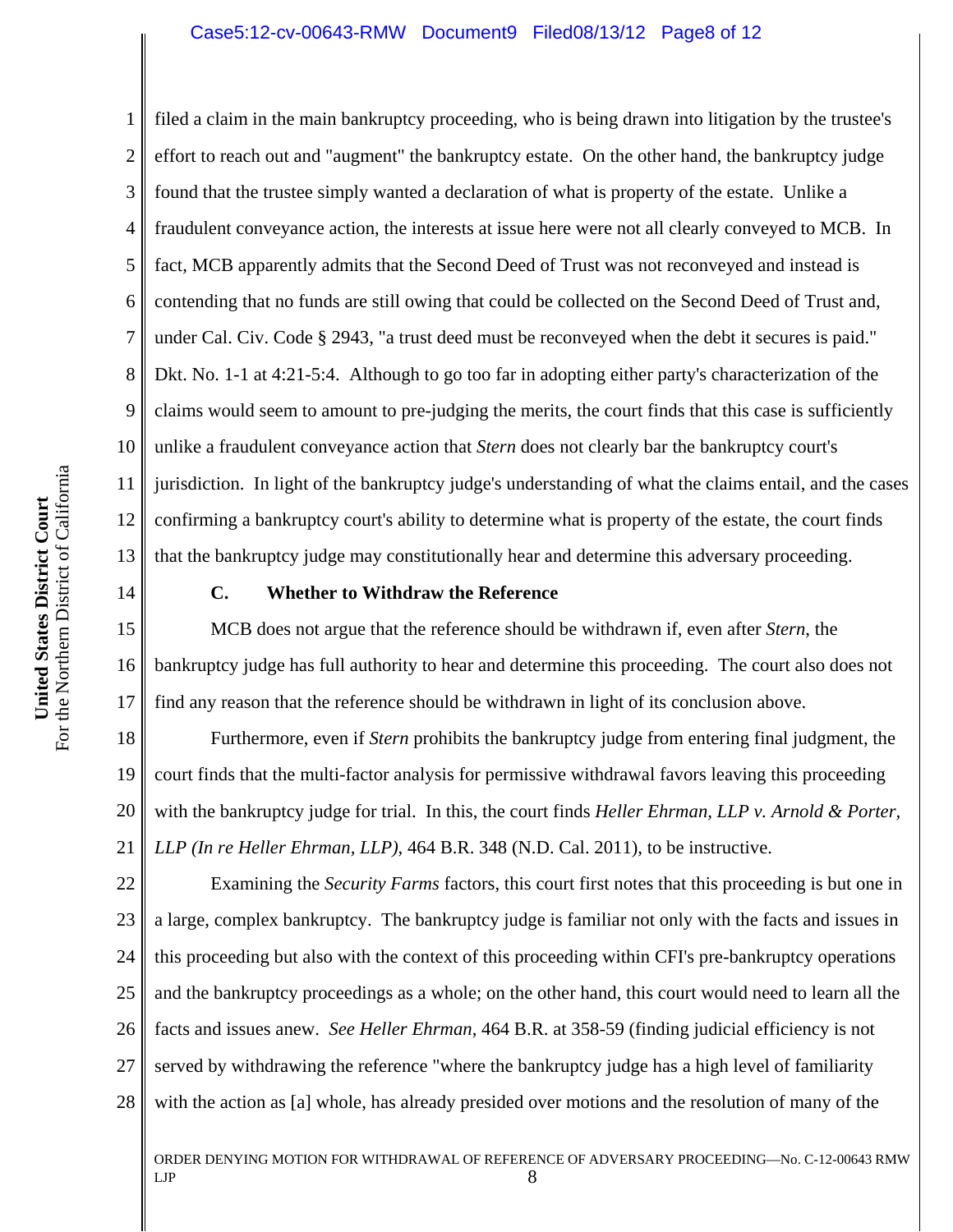#### Case5:12-cv-00643-RMW Document9 Filed08/13/12 Page9 of 12

1 2 3 4 5 6 7 8 9 10 11 actions, and has familiarity with the legal issues"). Although the bankruptcy court's proposed findings would be subject to *de novo* review by this court upon a party's specific objection, it is not clear that any delay and costs associated with that process would outweigh the efficiency gains from allowing the bankruptcy court to try the case in the first instance. *See id.* at 360. Withdrawal would also undermine the uniform administration of bankruptcy proceedings, as this court lacks both the bankruptcy judge's expertise in that area of law and his familiarity with this particular bankruptcy. *See id.* ("[W]here bankruptcy judge had significant exposure to many relevant factual and legal issues through bankruptcy proceedings, he can best address this particular adversary proceeding while ensuring the uniform, efficient administration of the entire bankruptcy estate, and that this matter will proceed through bankruptcy with minimal delay." (quoting *Hawaiian Airlines, Inc. v. Mesa Air Group, Inc.*, 355 B.R. 214, 224 (D. Haw. 2006)).

12 13 14 15 16 17 18 19 20 21 22 23 24 25 26 27 28 MCB's primary argument that the reference should be withdrawn is that it is unclear after *Stern* whether the bankruptcy judge even has authority to "hear" this adversary proceeding. As framed by MCB, *Stern* creates a third category of proceedings – those that are statutorily "core" but neither "arise under" nor "arise in" Title 11 – and the bankruptcy statute has no provision for bankruptcy judges to exercise any authority over such proceedings. The court recognizes that the Ninth Circuit has asked for amicus briefing concerning that issue, but the court is nonetheless skeptical of MCB's interpretation of *Stern*. Many courts have noted the Supreme Court's language that *Stern* is a narrow decision that does not meaningfully change the distribution of labor set forth in the statute. *See, e.g.*, *Heller Ehrman*, 464 B.R. at 355-56. Abolishing the bankruptcy court's authority to even hear an entire category of proceedings would certainly be a meaningful change. Moreover, *Stern*'s holding does not address the bankruptcy court's authority to "hear" any proceedings, only its authority to "determine" or enter final judgment in a specific category of core proceedings. Thus, a more sensible interpretation would be that Congress' explicit grant of authority to "hear" both core and non-core proceedings stands untouched, but *Stern* has narrowed the scope of proceedings which a bankruptcy court may "determine." *See also id.* at 355 ("Since Congress delegated broader authority to bankruptcy courts in core matters than non-core matters, . . . there appears to be no reason why bankruptcy courts cannot continue to hear all pre-trial proceedings and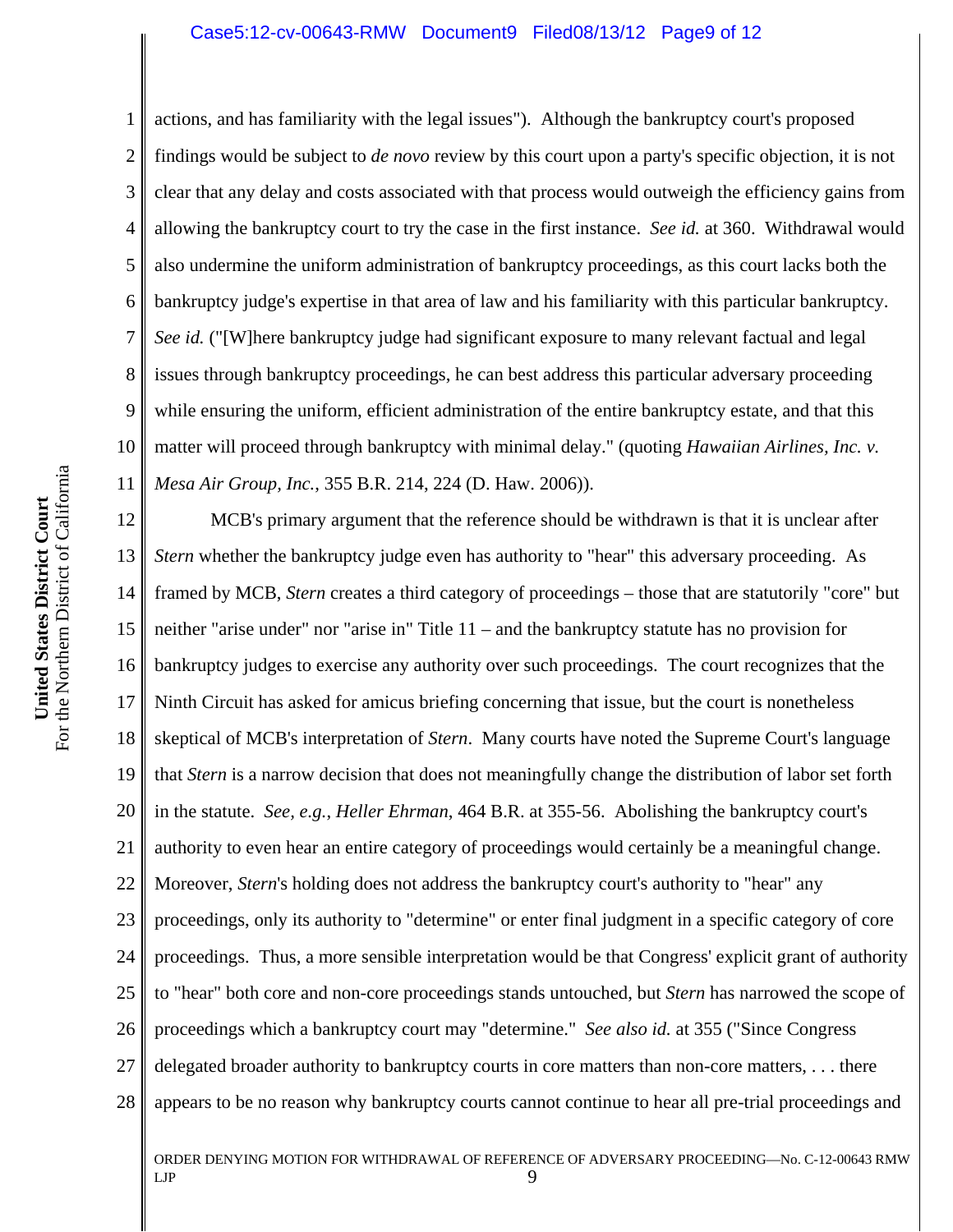## Case5:12-cv-00643-RMW Document9 Filed08/13/12 Page10 of 12

1 2 3 4 5 6 7 8 9 10 11 12 13 14 15 16 17 18 19 20 21 22 23 24 25 26 27 28 ORDER DENYING MOTION FOR WITHDRAWAL OF REFERENCE OF ADVERSARY PROCEEDING—No. C-12-00643 RMW  $LIP$  10 enter as an appropriate order proposed findings of fact and conclusions of law in the manner authorized by Section 157(c)(1)."); *Ortiz v. Aurora Health Care, Inc. (In re Ortiz)*, 464 B.R. 807, 812 (Bankr. E.D. Wis. 2012) ("Permitting a bankruptcy court to submit proposed findings of facts and conclusions of law in these circumstances also comports with Supreme Court precedent that a court should refrain from invalidating more of a statute than is necessary."). MCB cites only two cases to support its view that the bankruptcy court lacks authority to even submit proposed findings and conclusions. And even those cases did not result in the withdrawal of claims referred to the bankruptcy courts. In *Samson v. Blixseth (In re Blixseth)*, 2011 WL 3274042 (Bankr. D. Mont. 2011), the court did initially adopt the reasoning MCB advocates and conclude that Unlike in non-core proceedings, a bankruptcy court has no statutory authority to render findings of fact and conclusions of law for core proceedings that it may not constitutionally hear. While 28 U.S.C.  $\S 157(c)(1)$  allows a bankruptcy judge to render findings and conclusions in "a proceeding that is not a core proceeding but that is otherwise related to a case under title 11," no other code provision allows bankruptcy judges to do the same in core proceedings. . . . Since this Court may not constitutionally hear the fraudulent conveyance claim as a core proceeding, and this Court does not have statutory authority to hear it as a non-core proceeding, it may in no case hear the claim. *Id.* at \*12. The court gave the parties fourteen days to move the district court to withdraw the reference before it would dismiss the fraudulent conveyance claims for lack of subject matter jurisdiction. *Id.* However, the court later held that its initial decision was "flawed in one respect" because *Stern* did not deprive the bankruptcy courts of subject matter jurisdiction. *See Samson v. Blixseth (In re Blixseth)*, 463 B.R. 896, 905-07 (Bankr. D. Mont. 2012). Thus, the court amended its previous order to outright deny the motion to dismiss. *Id.* at 907. In *Ortiz v. Aurora Health Care (In re Ortiz)* ("*Ortiz I*"), 665 F.3d 906 (7th Cir. 2011), the court dismissed a direct appeal from the bankruptcy court's summary judgment order because, in light of *Stern*, the bankruptcy court had no authority to enter final judgment, and there was no statutory basis for the court's appellate jurisdiction. *Id.* at 908-09. As part of its analysis, the court found that the bankruptcy court's orders were not interlocutory under 28 U.S.C. § 158(a)(3) nor final decisions, judgments, orders, or degrees under 28 U.S.C. § 158(d)(1). *Ortiz I*, 665 F.3d at 915. It further found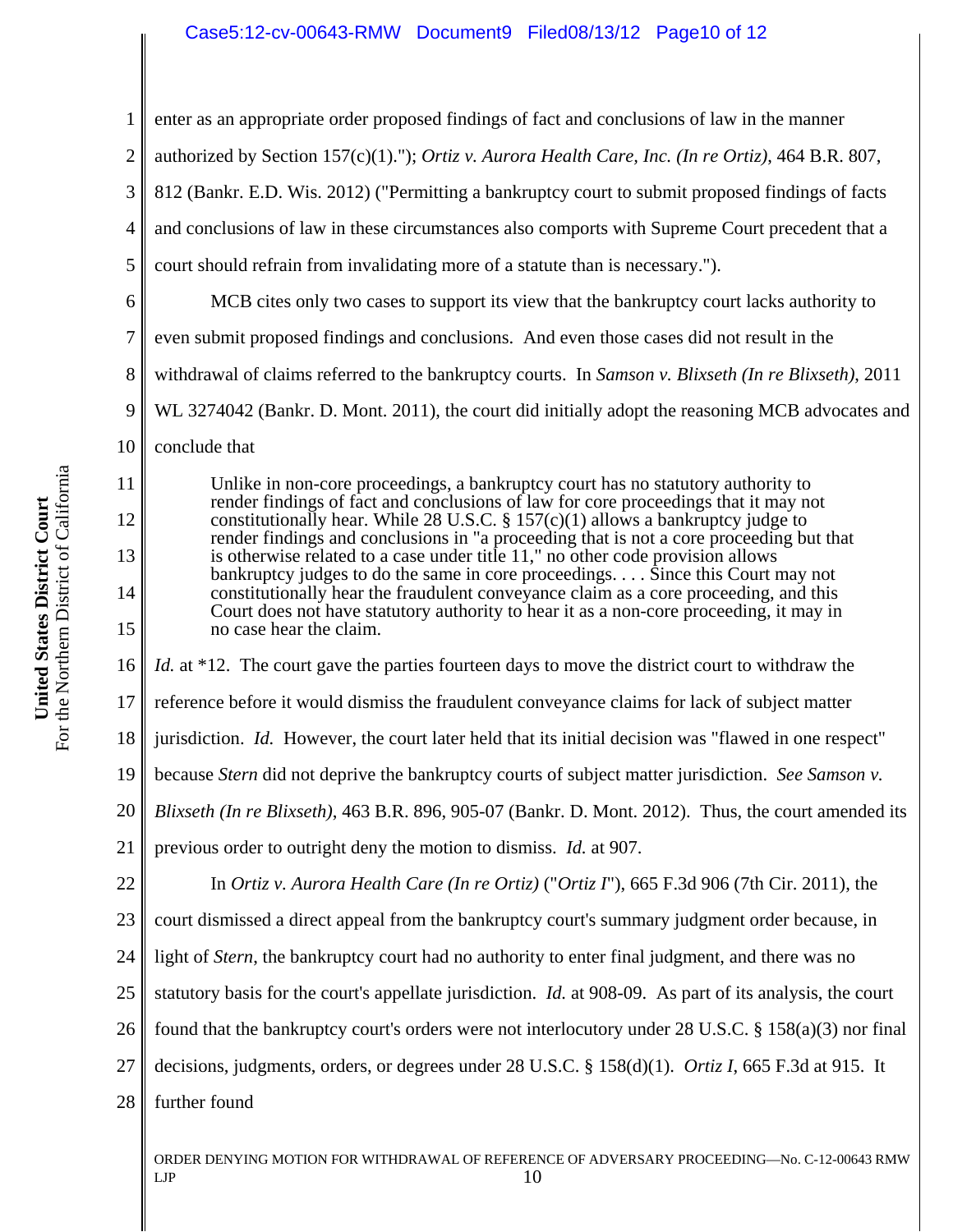# Case5:12-cv-00643-RMW Document9 Filed08/13/12 Page11 of 12

For the bankruptcy judge's orders to function as proposed findings of fact or conclusions of law under 28 U.S.C. § 157(c)(1), we would have to hold that the debtors' complaints were "not a core proceeding" but are "otherwise related to a case under title 11." *Id.* As we just concluded, the debtors' claims qualify as core proceedings and therefore do not fit under  $\S 157(c)(1)$ .

- 4 *Ortiz I*, 665 F.3d at 915. The court remanded the cases to the bankruptcy court, stating "[u]nless and
- 5 until an Article III judge enters a final judgment, we have no jurisdiction to review these matters."
- 6 *Id.* On remand, the bankruptcy court found that it was appropriate to submit proposed findings of
- 7 fact and conclusions of law to the district court. *Ortiz v. Aurora Health Care, Inc. (In re Ortiz)*
- 8 ("*Ortiz II*"), 464 B.R. 807, 810-12 (Bankr. E.D. Wis. 2012). The court acknowledged that the
- 9 Seventh Circuit's language "suggest[ed] that entering proposed findings and conclusions may not be
- 10 appropriate in a core proceeding" but noted that the statement was made in the context of whether
- 11 the statute authorized the court of appeals to review a bankruptcy judge's proposed findings and
- 12 conclusions. *Id.* at 810. The court reasoned:

The statutory scheme clearly does not contemplate a direct appeal of proposed findings and conclusions. Rather, proposed findings and conclusions are considered by the district court de novo, and the district court enters the final order. The Court of Appeals did not expressly prohibit the entry of proposed findings and conclusions on remand; it merely observed that, like the bankruptcy court in *Stern*, this Court had not followed this procedure in a core proceeding.

*Id.* (citations omitted). The court went on to conclude that using the proposed findings procedure of § 157(c)(1) was appropriate, analyzing the language in *Stern* itself and collecting numerous district and bankruptcy court cases from around the country. *Id.* at 810-12.

19 20 21 22 23 24 25 26 27 28 ORDER DENYING MOTION FOR WITHDRAWAL OF REFERENCE OF ADVERSARY PROCEEDING—No. C-12-00643 RMW  $LIP$  11 This court agrees with the majority view on this issue: even if *Stern* prohibits a bankruptcy court from entering final judgement in a particular statutorily core proceeding, the bankruptcy courts may still hear the proceeding and submit proposed findings to the district court. The court acknowledges that if the Ninth Circuit ultimately concludes otherwise, that could nullify much of the bankruptcy court's efforts and require extensive new proceedings before this court – assuming this court's conclusion that *Stern* does not render this proceeding unconstitutionally core were also overturned. However, the court finds that this speculative risk is insufficient to justify the additional consumption of judicial resources that would immediately result if the court were to withdraw the reference. *See also Heller Ehrman*, 464 B.R. at 361 & n.6 (declining to exercise its discretion to withdraw the reference after noting the Ninth Circuit's request for briefing in *Executive Benefits*

1

2

3

13

14

15

16

17